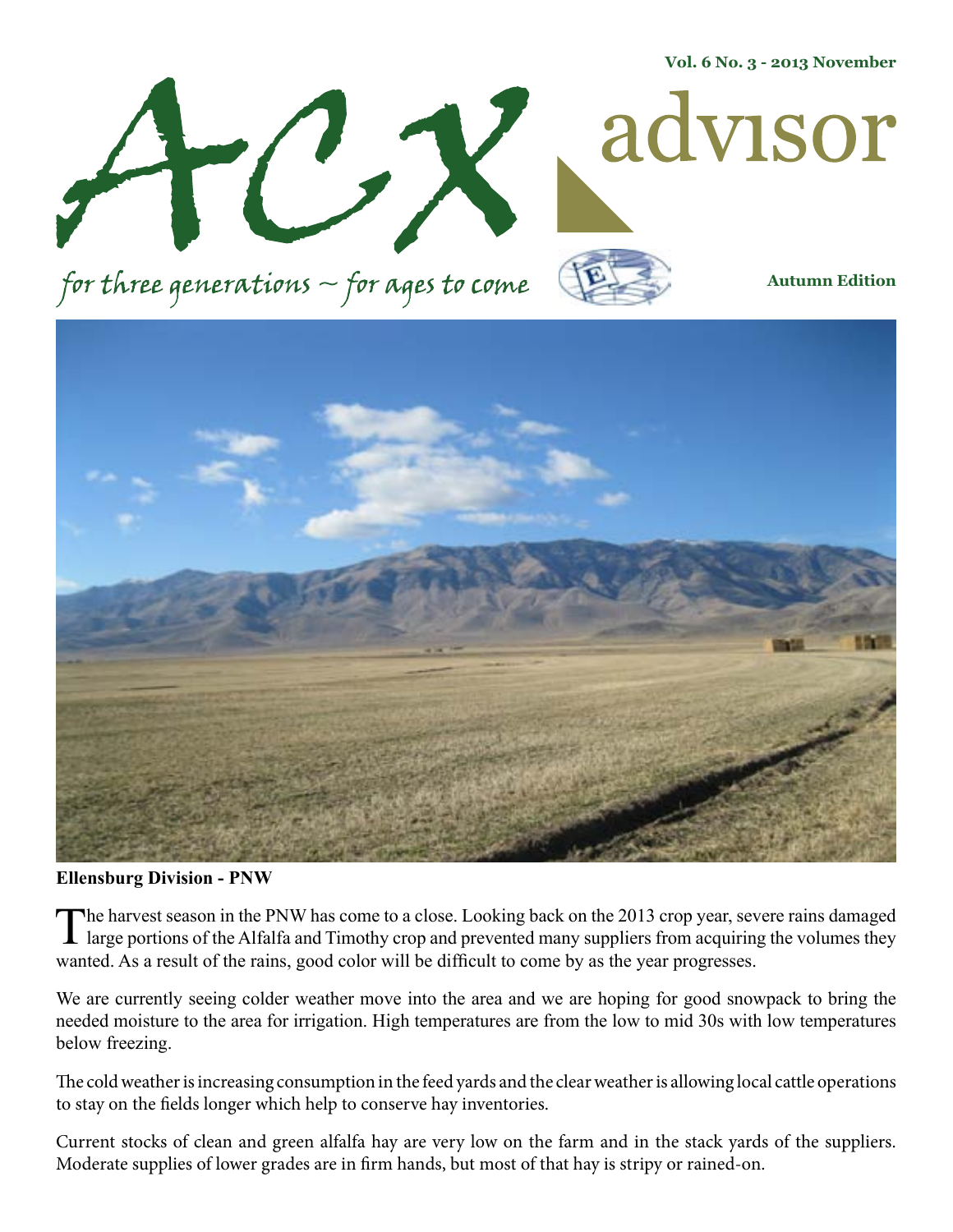# **Highlights**

PNW – severe rains damaged large portions of alfalfa and timothy crop... PMW – possible drought conditions through 2014... PSW – harvesting operations have concluded in most areas...

# Ellensburg Continued

Timothy has been short since July and will continue to be short until first cutting new crop is available in 2014. First cutting grades of fair and above are sold out. Top grades of 2nd cutting are also sold out. Some stacks of lower grades are still available but received considerable rain.

Corn Prices did not drop in time for many farmers to rotate into alfalfa because the winter freeze came before the famers could react. This is going to leave alfalfa acres a little lower than most people anticipated for next year.

The mailbox price for milk is currently around \$20/CWT. It has been a long time since prices have been this high, so many dairies are taking full advantage and using the cash flow to secure more feed. This has added to the demand for premium quality alfalfa.

Outbound logistics have been a challenge over the past 3 months due to lack of equipment and overbooked vessels. It is very important for customers to plan ahead during the winter months due to mountain snow and possible road closures. Please contact ACX Ellensburg Division for sales and bookings.



## **Stockton Division - PMW**

Tarvest activities are completed for alfalfa and sudangrass in the PMW region and many farmers are now T working on pre-harvest activities for competing crops.

Inventory is slim on all products, but inventory is building for wheat straw, rice straw, and corn stalks. There is some alfalfa in the extreme northern region, but farmers are holding firm on high prices. Some dry-cow hay is available and most high-test hay is either sold or priced very high. Exportable sudangrass is sold out.

There have been no significant weather events to report. The hype (and potential reality) of a drought in California, Nevada, Utah, and Idaho may become a reality if we do not see some snow pack in the sierras.

According to forecasts developed by the University of Colorado, dry conditions will continue in the 2013-2014 winter since neither El Niño nor La Niña will affect weather patterns. However, some weather models suggest much-needed precipitation in late spring of 2014.

# 

## **Western U.S. Weather Update**

An Arctic front is moving south and bringing snow throughout the Rockies and the plains of Montana, east Wyoming and east Colorado. Some rain showers are likely in central and southeast Arizona and the lower elevations of west New Mexico.

Temperatures should be 10 to 25 degrees below average with chilly conditions across California and below average temperatures across the Southwest. Highs will be in the 30s and 40s from the Northwest to north Arizona and north New Mexico and the 50s and lower 60s from California to south Arizona and south New Mexico.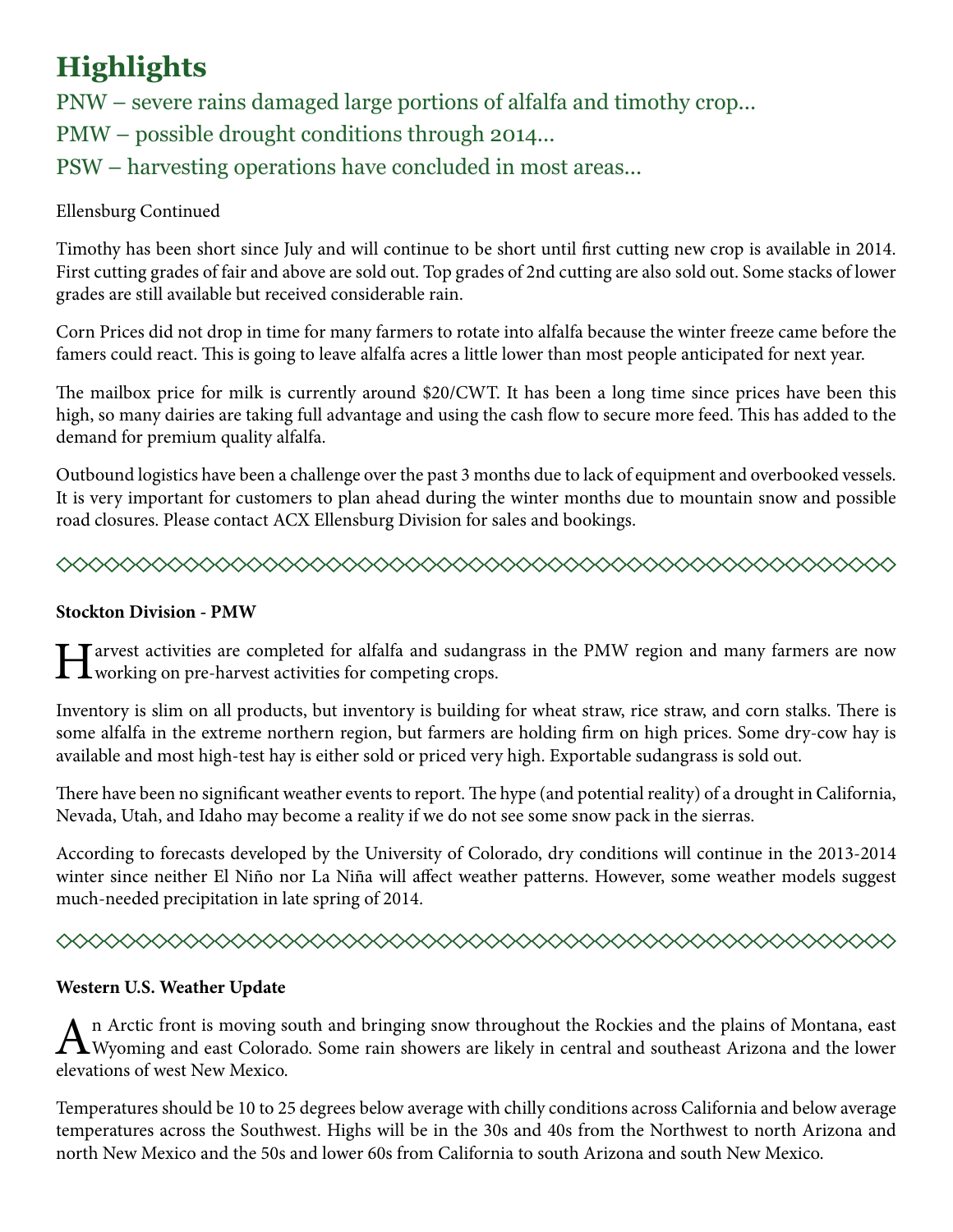

### **Wilmington Division - PSW**

I arvesting has concluded in most areas of the PSW. In the deep south areas of Arizona and the Imperial Valley, there continues some final cuttings and clippings; however, the quality is low based on our internal grades and the analysis is high enough that the dairies may take this product.

The weather has turned against us in most areas with rainfall in California and Arizona regions and rain-sleetsnow in northern areas of Utah and Idaho. This is making product movement somewhat problematic due to the inability for trucks to travel off-road into areas where stacks are located.

The weather has also reduced the amount of exportable alfalfa in the fields since these rains are the second, and sometimes third, showers to hit uncovered stacks. This lack of protection has effectively wiped out a significant amount of tonnage and has created inbound loading and trucking challenges in some of the areas.

Milk futures are in the \$18/CWT range. Dairymen are buying in a very conservative manner as they need hay. This has kept dairies in the market longer than normal, therefore creating ongoing competition for better quality product.

Logistically we anticipate the typical shortages of vans from now through the Christmas holidays out of Utah and Idaho. Movement from other areas is steady with periodic, brief interruptions due to weather which is not unusual.

The water situation is troubling for the farmers in most areas. The San Joaquin Valley continues to experience shortages. The Imperial Valley growers are very concerned about allocations and account balances between them and the metropolitan users of Colorado River resources.